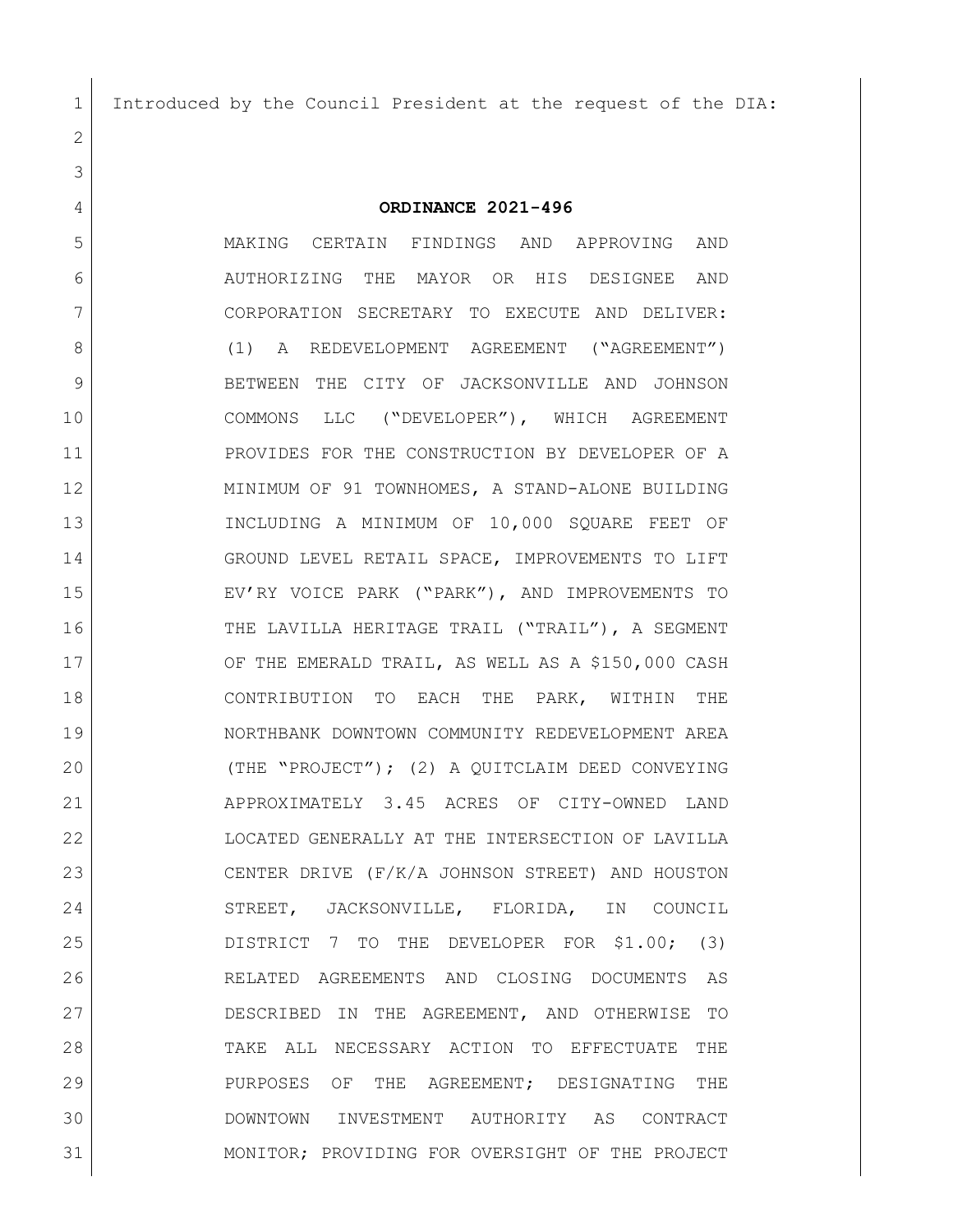1 BY THE DEPARTMENT OF PUBLIC WORKS; PROVIDING AN 2 EFFECTIVE DATE.

 **WHEREAS**, the City of Jacksonville ("City") is the owner of approximately 3.45 acres of real property comprised of portions of the following R.E. numbers: 074845 0000, 074828 0100, and 074830 0100, all as more specifically described in the redevelopment agreement (the "Redevelopment Agreement") between the City and Johnson Commons LLC ("Developer") placed **On File** with the Legislative Services Division, and located in the LaVilla neighborhood within the Northbank Downtown Community Redevelopment Area (collectively, the 12 Property"); and

 **WHEREAS**, pursuant to DIA Resolution 2021-03-02 attached hereto as **Exhibit 1,** the Downtown Investment Authority ("DIA") issued its Notice of Disposition for a City-owned property and agreed that absent an alternate bid, the DIA would approve the terms of a proposal 17 submitted by the Developer, and no such alternate bid was received; and

 **WHEREAS**, the Property will be conveyed to the Developer for  $20 \mid 1.00$  on the closing date (the "Closing Date") in exchange for: (i) the Developer making a \$150,000 contribution to the City to be utilized for improvements to Lift Ev'Ry Voice and Sing Park (the "Park") as well as certain landscaping improvements to the Park; (ii) the development of a minimum of 91 townhomes (the "Townhomes") together with associated roadways and sidewalks, and (iii) the development of a stand-alone building fronting Lee Street and Forsyth Street which shall include a minimum of 10,000 square feet of ground level retail space and which may include an additional multi-family residential component (the "Retail or Mixed Use Building") 30 (collectively, the "Project"); and

**WHEREAS**, the Project will be constructed in two phases the first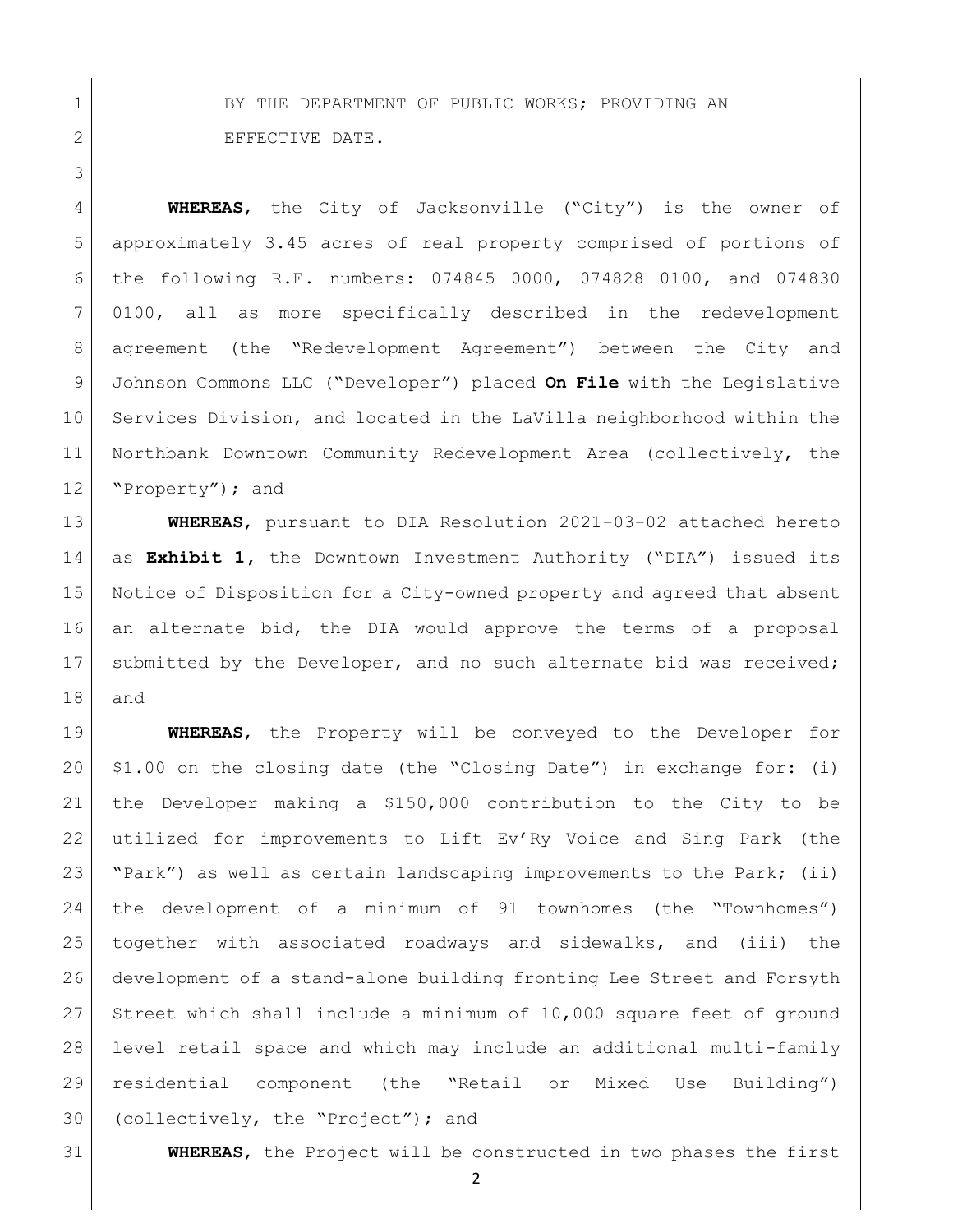1 of which shall include all of the improvements in the Project other 2 than the Retail or Mixed Use Building (the "Phase One Improvements"), and the second of which shall include the Retail or Mixed Use Building 4 (the "Phase Two Improvements");

 **WHEREAS**, in the event the Developer fails to commence construction of the Phase One Improvements within forty-five (45) days after Developer receives final permits for the Phase One Improvements, but in no event later than eight (8) months after the 9 Closing Date, title to the Property shall revert to the City;

 **WHEREAS**, in the event the Developer fails to commence 11 construction of the Phase Two Improvements by the date that sixty (60) months after the date of the Redevelopment Agreement, title to 13 a portion of the Property shall revert to the City;

 **WHEREAS,** upon the sale of each Townhome unit, the City shall receive at closing fifty percent (50%) of the net revenues to 16 Developer in excess of \$250,250; and

 **WHEREAS,** supporting the development of the Project will 18 redevelop and create a more intense use of the Property, generate new ad valorem taxes on the Property, eliminate blight conditions in the area, and provide job opportunities to residents of the area; and

 **WHEREAS,** the DIA has authorized this transaction pursuant to the DIA Resolution attached hereto as **Exhibit 1**; now, therefore

**BE IT ORDAINED** by the Council of the City of Jacksonville:

 **Section 1. Findings.** It is hereby ascertained, determined, 25 found and declared as follows:

(a) The recitals set forth herein are true and correct.

 (b) The Project will greatly enhance the City and otherwise promote and further the municipal purposes of the City.

 (c) The City's assistance for the Project will enable and facilitate the Project, the Project will enhance and increase the City's tax base and revenues, and the Project will improve the quality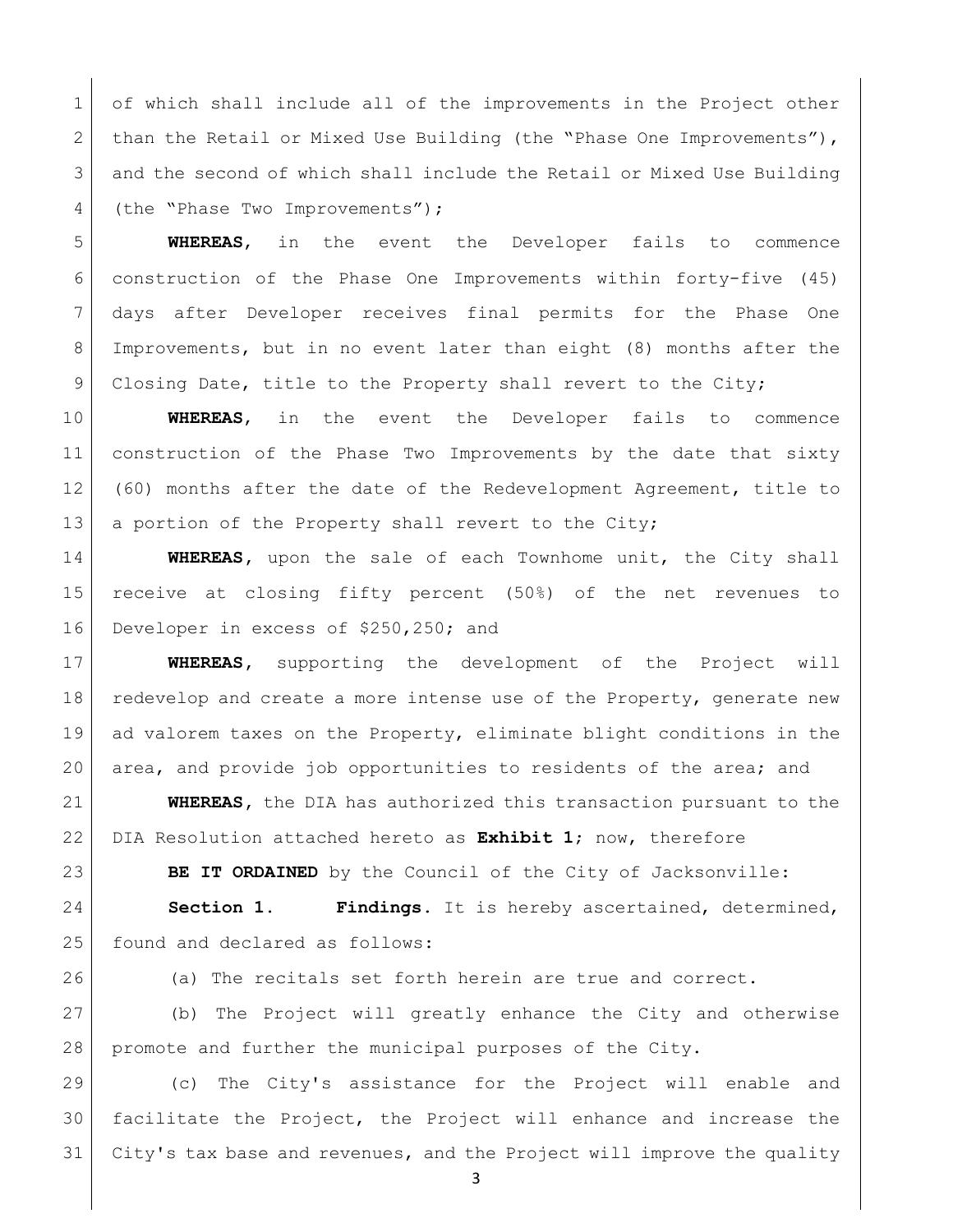of life necessary to encourage and attract business expansion in the 2 City.

 (d) Enhancement of the City's tax base and revenues are matters 4 of State and City concern.

(e) The Developer is qualified to carry out the Project.

 (f) The authorizations provided by this Ordinance are for public uses and purposes for which the City may use its powers as a municipality and as a political subdivision of the State of Florida and may expend public funds, and the necessity in the public interest for the provisions herein enacted is hereby declared as a matter of legislative determination.

 (g) This Ordinance is adopted pursuant to the provisions of Chapters 163, 166 and 125, Florida Statutes, as amended, the City's 14 Charter, and other applicable provisions of law.

 **Section 2. Approval and Authorization.** There is hereby approved and the Mayor, or his designee, and the Corporation Secretary, are hereby authorized to execute and deliver on behalf of the City the Redevelopment Agreement, Quitclaim Deed, and related documents referenced therein between the City of Jacksonville and Developer, in substantially the form placed **On File** with the Legislative Services Division (collectively, the "Agreements"), and all such other documents, necessary or appropriate to effectuate the purpose of this Ordinance (with such "technical" changes as herein authorized).

 The Agreements may include such additions, deletions and changes as may be reasonable, necessary and incidental for carrying out the 27 purposes thereof, as may be acceptable to the Mayor, or his designee, with such inclusion and acceptance being evidenced by execution of the Agreement by the Mayor, or his designee; provided however, no modification to the Agreements may increase the financial obligations or liability of the City to an amount in excess of the amount stated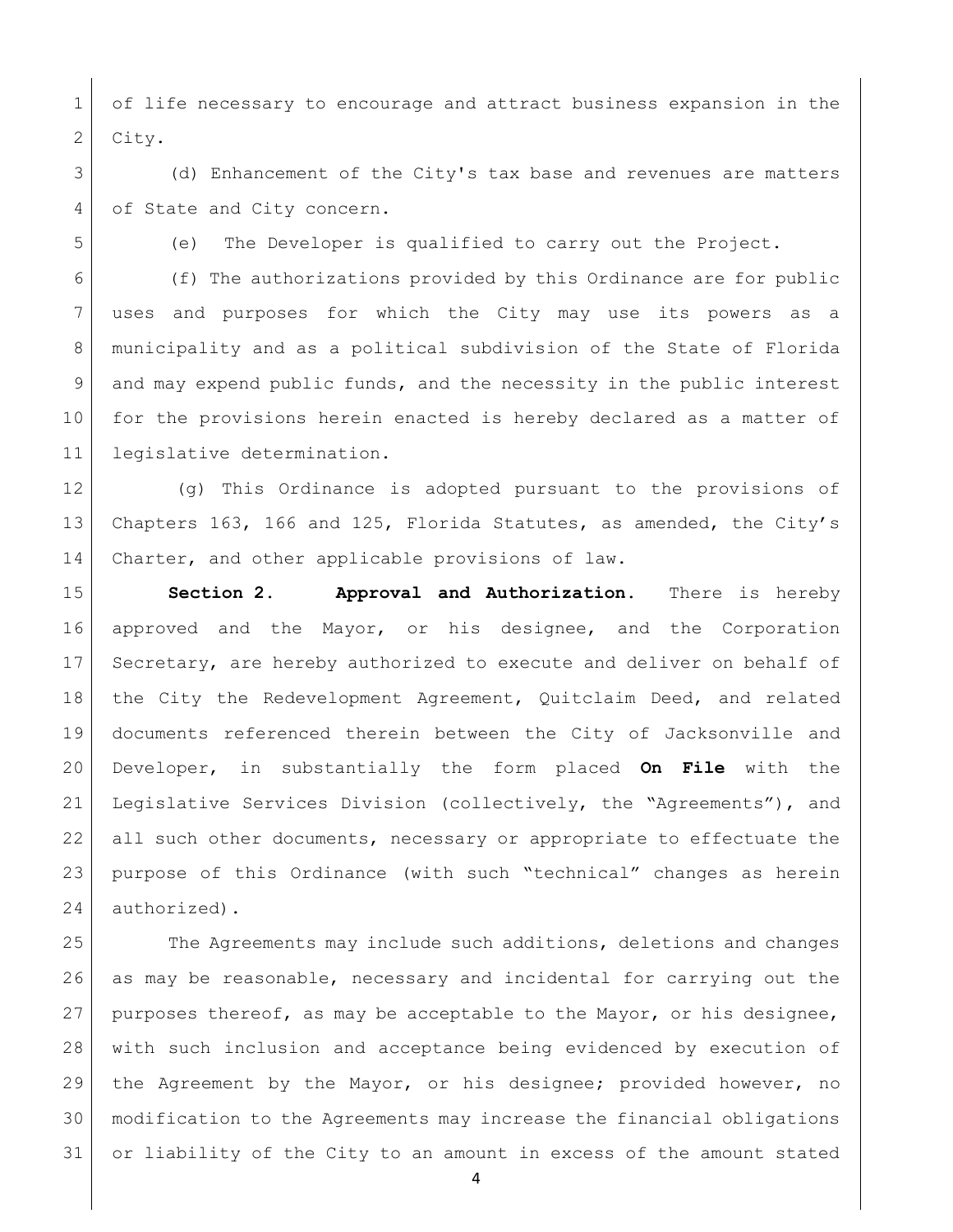in the Agreements or decrease the financial obligations or liability 2 of the Developer, and any such modification shall be technical only and shall be subject to appropriate legal review and approval by the 4 Office of General Counsel. For purposes of this Ordinance, the term "technical changes" is defined as including, but not limited to, changes in legal descriptions or surveys, descriptions of infrastructure improvements and/or any road project, ingress and egress, easements and rights of way, design standards, performance schedules (provided that no performance schedule may be extended for more than six (6) months without DIA Board approval), access and site 11 | plan, resolution of title defects, if any, and other non-substantive changes that do not substantively increase the duties and responsibilities or financial obligations of the City under the 14 provisions of the Agreements.

 **Section 3. Designation of Authorized Official and DIA as Contract Monitor.** The Mayor is designated as the authorized official 17 of the City for the purpose of executing and delivering the Agreement, and the Chief Executive Officer of the DIA is designated as the authorized official of the City for the purpose of executing any additional contracts and documents and furnishing such information, data and documents for the Agreement and related documents as may be required and otherwise to act as the authorized official of the City 23 in connection with the Agreement, and take or cause to be taken such action as may be necessary to enable the City to implement the Agreement according to its terms. The DIA is hereby further required to administer and monitor the Agreement and to handle the City's responsibilities thereunder, including the City's responsibilities under such Agreement working with and supported by all relevant City departments.

 **Section 4. Oversight Department.** The Department of Public Works shall oversee the project described herein.